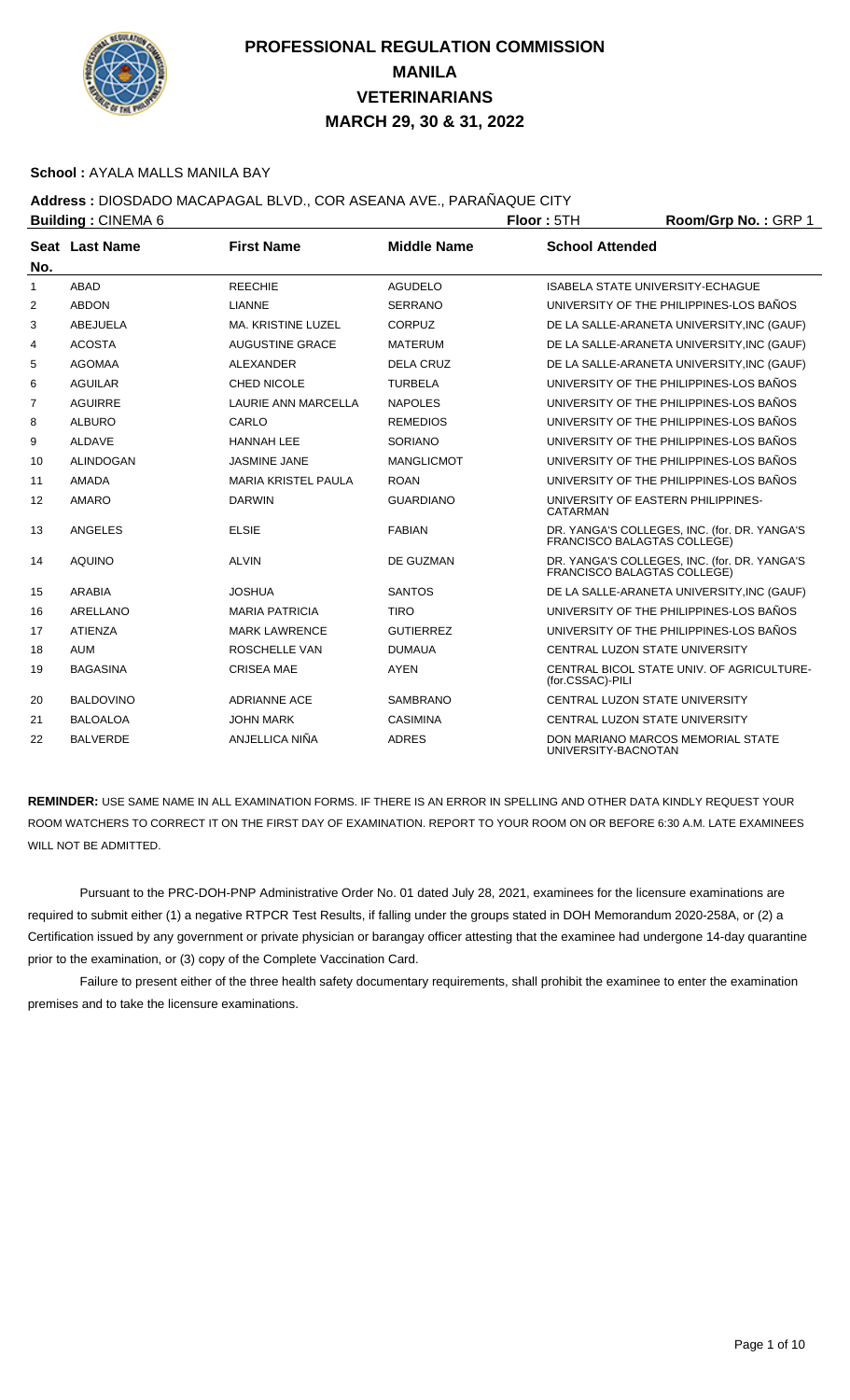

#### **School :** AYALA MALLS MANILA BAY

### **Address :** DIOSDADO MACAPAGAL BLVD., COR ASEANA AVE., PARAÑAQUE CITY

| <b>Building: CINEMA 6</b> |                   |                      |                    | Floor: 5TH             | Room/Grp No.: GRP 2                                               |
|---------------------------|-------------------|----------------------|--------------------|------------------------|-------------------------------------------------------------------|
| No.                       | Seat Last Name    | <b>First Name</b>    | <b>Middle Name</b> | <b>School Attended</b> |                                                                   |
| 1                         | <b>BANDILLA</b>   | <b>REY-ANN</b>       | <b>BAJADO</b>      | <b>CATARMAN</b>        | UNIVERSITY OF EASTERN PHILIPPINES-                                |
| 2                         | <b>BARCENAS</b>   | <b>ADRIAN JACOB</b>  | <b>TORRENTE</b>    |                        | UNIVERSITY OF THE PHILIPPINES-LOS BAÑOS                           |
| 3                         | <b>BARRERA</b>    | <b>MILBETH</b>       | <b>ABELLO</b>      |                        | AKLAN STATE UNIVERSITY (AKLAN S.C.A.)-BANGA                       |
| 4                         | <b>BARTOLOME</b>  | ANDRO MEYNARD        | PARANADA           |                        | DE LA SALLE-ARANETA UNIVERSITY, INC (GAUF)                        |
| 5                         | <b>BAUTISTA</b>   | <b>RUSTIN CARIEL</b> | <b>PADUYOS</b>     |                        | CENTRAL LUZON STATE UNIVERSITY                                    |
| 6                         | <b>BECINA</b>     | <b>DENNIS</b>        | <b>HERNANDEZ</b>   |                        | DE LA SALLE-ARANETA UNIVERSITY, INC (GAUF)                        |
| 7                         | <b>BISCOCHO</b>   | <b>JOHN PAUL</b>     | <b>DELA CRUZ</b>   |                        | UNIVERSITY OF THE PHILIPPINES-LOS BAÑOS                           |
| 8                         | <b>BODEGON</b>    | <b>MARVIN DAVE</b>   | <b>REBOJA</b>      |                        | UNIVERSITY OF THE PHILIPPINES-LOS BAÑOS                           |
| 9                         | <b>BULAGSAK</b>   | <b>JONATHAN</b>      | <b>MADRIAGA</b>    |                        | TARLAC AGRICULTURAL UNIVERSITY(FOR<br>TARLAC COLL. OF AGRCULTURE) |
| 10                        | <b>BUSTONERA</b>  | <b>MARK ERNIE</b>    | <b>RIVERA</b>      |                        | DE LA SALLE-ARANETA UNIVERSITY, INC (GAUF)                        |
| 11                        | CABANOS           | <b>EVIAN</b>         | <b>VIOLATA</b>     | (for.CSSAC)-PILI       | CENTRAL BICOL STATE UNIV. OF AGRICULTURE-                         |
| 12                        | CACHO             | <b>SHAIRA FLOR</b>   | <b>ISLA</b>        |                        | CENTRAL LUZON STATE UNIVERSITY                                    |
| 13                        | <b>CALINAP</b>    | <b>JOHN BENEDICT</b> | <b>MONTES</b>      |                        | DE LA SALLE-ARANETA UNIVERSITY, INC (GAUF)                        |
| 14                        | <b>CALIXTRO</b>   | <b>ELISHA JOICE</b>  | <b>MANANGAN</b>    |                        | DE LA SALLE-ARANETA UNIVERSITY, INC (GAUF)                        |
| 15                        | CALUZA            | <b>LOVELY MAE</b>    | <b>OLPINDO</b>     | UNIVERSITY-BACNOTAN    | DON MARIANO MARCOS MEMORIAL STATE                                 |
| 16                        | <b>CAMELOTES</b>  | <b>GERALDINE</b>     | <b>SELMA</b>       | <b>CATARMAN</b>        | UNIVERSITY OF EASTERN PHILIPPINES-                                |
| 17                        | <b>CANTUBA</b>    | <b>JULIAN CARLOS</b> | <b>KATIMBANG</b>   |                        | DE LA SALLE-ARANETA UNIVERSITY, INC (GAUF)                        |
| 18                        | <b>CAPISTRANO</b> | <b>MARC ALDRICK</b>  | <b>BELENO</b>      |                        | UNIVERSITY OF THE PHILIPPINES-LOS BAÑOS                           |
| 19                        | <b>CAPUA</b>      | <b>AIRA MAE</b>      | YAMAT              | UNIVERSITY(P.A.C)      | PAMPANGA STATE AGRICULTURAL                                       |
| 20                        | CARANGUIAN        | <b>JURECA ASHLEY</b> | <b>TUDILLO</b>     |                        | DE LA SALLE-ARANETA UNIVERSITY, INC (GAUF)                        |
| 21                        | <b>CARIAGA</b>    | <b>MA GLORIA</b>     | <b>ANIN</b>        |                        | CENTRAL LUZON STATE UNIVERSITY                                    |
| 22                        | CARREON           | MICHAEL JUSTIN       | <b>MACATANGAY</b>  | UNIVERSITY(P.A.C)      | PAMPANGA STATE AGRICULTURAL                                       |

**REMINDER:** USE SAME NAME IN ALL EXAMINATION FORMS. IF THERE IS AN ERROR IN SPELLING AND OTHER DATA KINDLY REQUEST YOUR ROOM WATCHERS TO CORRECT IT ON THE FIRST DAY OF EXAMINATION. REPORT TO YOUR ROOM ON OR BEFORE 6:30 A.M. LATE EXAMINEES WILL NOT BE ADMITTED.

 Pursuant to the PRC-DOH-PNP Administrative Order No. 01 dated July 28, 2021, examinees for the licensure examinations are required to submit either (1) a negative RTPCR Test Results, if falling under the groups stated in DOH Memorandum 2020-258A, or (2) a Certification issued by any government or private physician or barangay officer attesting that the examinee had undergone 14-day quarantine prior to the examination, or (3) copy of the Complete Vaccination Card.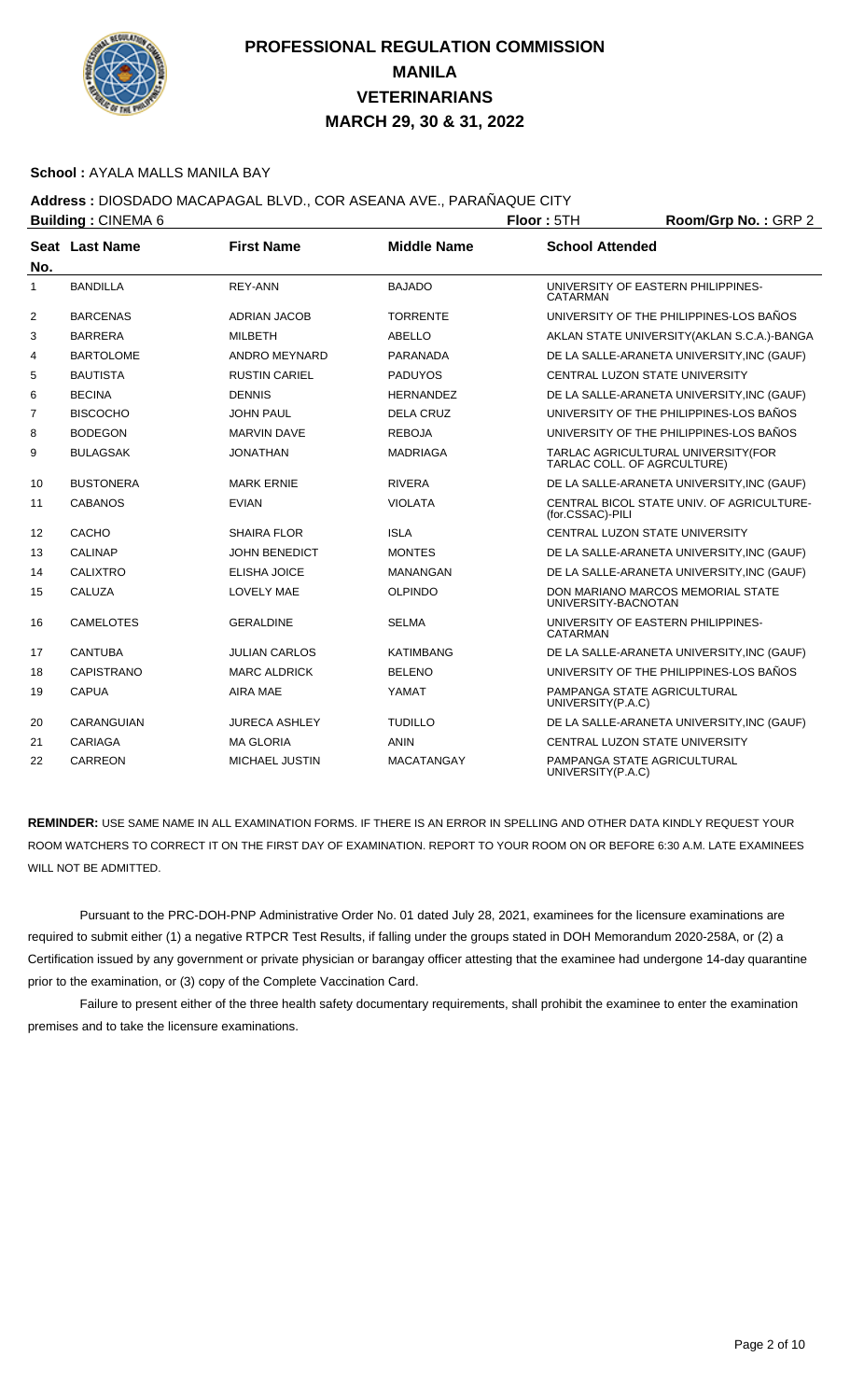

#### **School :** AYALA MALLS MANILA BAY

### **Address :** DIOSDADO MACAPAGAL BLVD., COR ASEANA AVE., PARAÑAQUE CITY

| <b>Building: CINEMA 6</b> |                    |                           |                    | Floor: 5TH                  | Room/Grp No.: GRP 3                                                                |
|---------------------------|--------------------|---------------------------|--------------------|-----------------------------|------------------------------------------------------------------------------------|
| No.                       | Seat Last Name     | <b>First Name</b>         | <b>Middle Name</b> | <b>School Attended</b>      |                                                                                    |
| 1                         | CASTILLO           | <b>CLAUDETTE</b>          | ASI                |                             | UNIVERSITY OF THE PHILIPPINES-LOS BAÑOS                                            |
| 2                         | <b>CASTILLO</b>    | <b>KAYE-CEE LYN</b>       | <b>SAN JUAN</b>    |                             | UNIVERSITY OF THE PHILIPPINES-LOS BAÑOS                                            |
| 3                         | CATALASAN          | <b>ANTHONY KRISTOFFER</b> | CARPIO             |                             | UNIVERSITY OF THE PHILIPPINES-LOS BAÑOS                                            |
| 4                         | <b>CERRERO</b>     | <b>NELSON</b>             | <b>TECSON</b>      |                             | DE LA SALLE-ARANETA UNIVERSITY, INC (GAUF)                                         |
| 5                         | <b>CHANG</b>       | <b>CHRISTIAN MARIEM</b>   | LALATA             |                             | DE LA SALLE-ARANETA UNIVERSITY, INC (GAUF)                                         |
| 6                         | <b>CHAVEZ</b>      | MARY JOVY                 | <b>BALDOMAR</b>    |                             | UNIVERSITY OF THE PHILIPPINES-LOS BAÑOS                                            |
| $\overline{7}$            | CO                 | <b>CHLOIE RAIN</b>        | <b>BUNTAN</b>      |                             | DE LA SALLE-ARANETA UNIVERSITY, INC (GAUF)                                         |
| 8                         | <b>COMIA</b>       | <b>AVNER JAMES</b>        | <b>PROMENTILA</b>  |                             | DE LA SALLE-ARANETA UNIVERSITY, INC (GAUF)                                         |
| 9                         | CRUZ               | <b>ERIC</b>               | DE SILVA           |                             | DE LA SALLE-ARANETA UNIVERSITY, INC (GAUF)                                         |
| 10                        | CRUZ               | <b>JUSTINE FAYE</b>       | <b>REYES</b>       |                             | DE LA SALLE-ARANETA UNIVERSITY, INC (GAUF)                                         |
| 11                        | CRUZ               | <b>NOIME ROSE</b>         | <b>OCAMPO</b>      | TARLAC COLL. OF AGRCULTURE) | TARLAC AGRICULTURAL UNIVERSITY(FOR                                                 |
| 12                        | <b>DANIEGA</b>     | <b>JESUS</b>              | <b>DATARIO</b>     |                             | DE LA SALLE-ARANETA UNIVERSITY, INC (GAUF)                                         |
| 13                        | <b>DAVID</b>       | <b>VENICE MERYLL</b>      | <b>PATROPEZ</b>    | (for.CSSAC)-PILI            | CENTRAL BICOL STATE UNIV. OF AGRICULTURE-                                          |
| 14                        | <b>DAYAP</b>       | <b>SHIELA MARIE</b>       | <b>DEL ROSARIO</b> |                             | DE LA SALLE-ARANETA UNIVERSITY, INC (GAUF)                                         |
| 15                        | <b>DAYRIT</b>      | ROSANNA BEATRIZ           | STO NIÑO           |                             | DE LA SALLE-ARANETA UNIVERSITY, INC (GAUF)                                         |
| 16                        | DE LEON            | <b>MARK CHESTER</b>       | <b>VILLADOS</b>    |                             | DR. YANGA'S COLLEGES, INC. (for. DR. YANGA'S<br><b>FRANCISCO BALAGTAS COLLEGE)</b> |
| 17                        | DE LEON            | <b>NICOLE ANN</b>         | CARLOS             |                             | UNIVERSITY OF THE PHILIPPINES-LOS BAÑOS                                            |
| 18                        | DE MESA            | <b>TANYA EDGARD</b>       | <b>CABRERA</b>     |                             | CENTRAL LUZON STATE UNIVERSITY                                                     |
| 19                        | DEL ROSARIO        | <b>DIANNE</b>             | <b>FERNANDEZ</b>   |                             | DE LA SALLE-ARANETA UNIVERSITY, INC (GAUF)                                         |
| 20                        | <b>DELA CRUZ</b>   | <b>KIM JESSERENE</b>      | <b>VISPO</b>       |                             | UNIVERSITY OF THE PHILIPPINES-LOS BAÑOS                                            |
| 21                        | <b>DELA CRUZ</b>   | <b>OLIVER</b>             | DE GUZMAN          |                             | DE LA SALLE-ARANETA UNIVERSITY, INC (GAUF)                                         |
| 22                        | <b>DELA MERCED</b> | RACHEL DANA               | <b>RAMOS</b>       |                             | DE LA SALLE-ARANETA UNIVERSITY, INC (GAUF)                                         |

**REMINDER:** USE SAME NAME IN ALL EXAMINATION FORMS. IF THERE IS AN ERROR IN SPELLING AND OTHER DATA KINDLY REQUEST YOUR ROOM WATCHERS TO CORRECT IT ON THE FIRST DAY OF EXAMINATION. REPORT TO YOUR ROOM ON OR BEFORE 6:30 A.M. LATE EXAMINEES WILL NOT BE ADMITTED.

 Pursuant to the PRC-DOH-PNP Administrative Order No. 01 dated July 28, 2021, examinees for the licensure examinations are required to submit either (1) a negative RTPCR Test Results, if falling under the groups stated in DOH Memorandum 2020-258A, or (2) a Certification issued by any government or private physician or barangay officer attesting that the examinee had undergone 14-day quarantine prior to the examination, or (3) copy of the Complete Vaccination Card.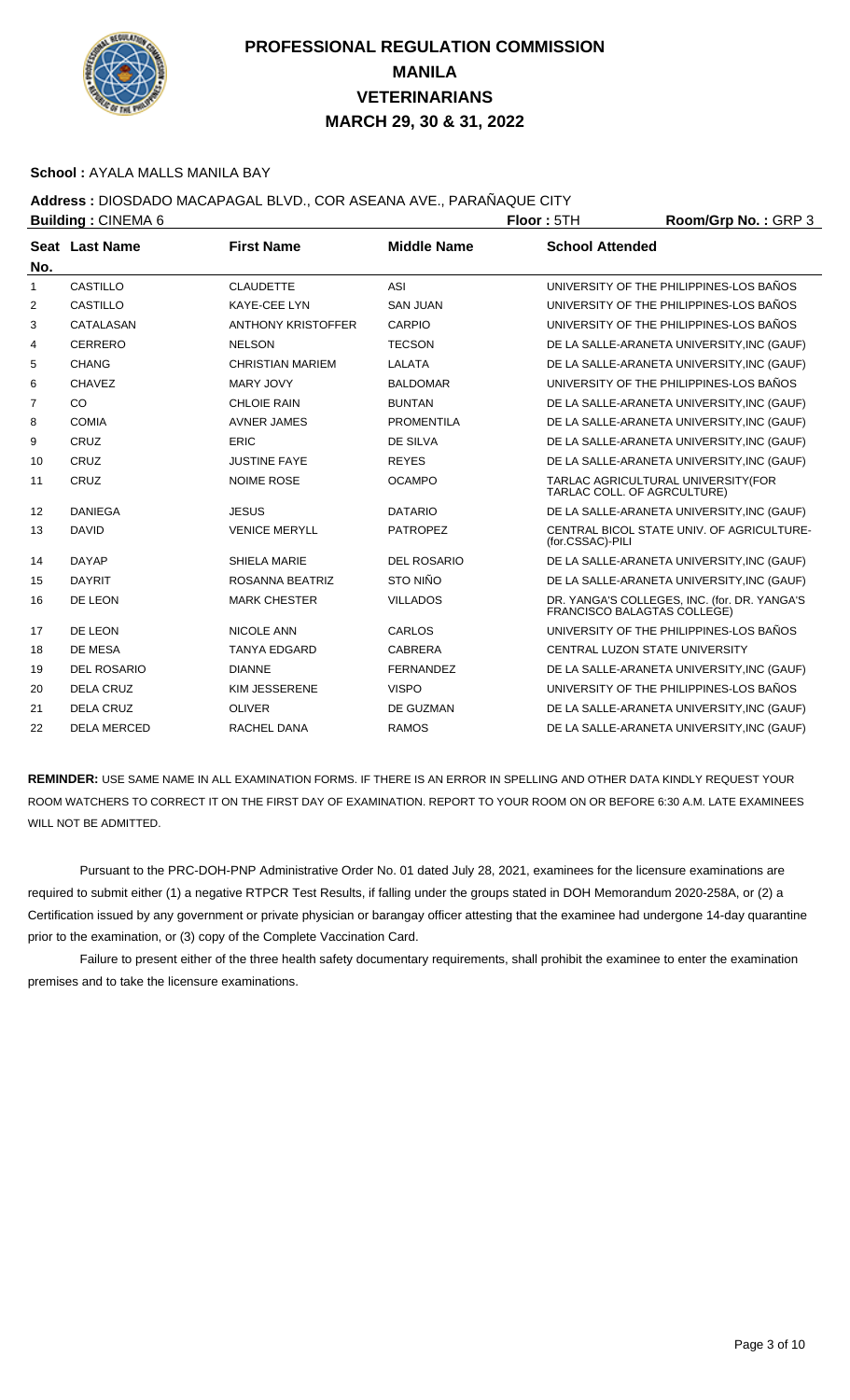

#### **School :** AYALA MALLS MANILA BAY

### **Address :** DIOSDADO MACAPAGAL BLVD., COR ASEANA AVE., PARAÑAQUE CITY

|                | <b>Building: CINEMA 6</b> |                           | Floor: 5TH          | Room/Grp No.: GRP 4         |                                            |
|----------------|---------------------------|---------------------------|---------------------|-----------------------------|--------------------------------------------|
|                | Seat Last Name            | <b>First Name</b>         | <b>Middle Name</b>  | <b>School Attended</b>      |                                            |
| No.            |                           |                           |                     |                             |                                            |
| $\mathbf{1}$   | DFI A PAZ                 | <b>GIANNEY MALEOTE</b>    | <b>CUSTODIO</b>     |                             | DE LA SALLE-ARANETA UNIVERSITY, INC (GAUF) |
| 2              | <b>DELA ROSA</b>          | <b>ENRICO</b>             | <b>LOBO</b>         | TARLAC COLL. OF AGRCULTURE) | TARLAC AGRICULTURAL UNIVERSITY(FOR         |
| 3              | <b>DEMATERA</b>           | <b>JIMWEL</b>             | <b>ESCARO</b>       |                             | UNIVERSITY OF THE PHILIPPINES-LOS BAÑOS    |
| 4              | <b>DESALES</b>            | <b>MELTON ADRIN</b>       | <b>SOLIS</b>        |                             | UNIVERSITY OF THE PHILIPPINES-LOS BAÑOS    |
| 5              | <b>DETALO</b>             | CASEY JOELLE              | <b>DIVINAGRACIA</b> |                             | UNIVERSITY OF THE PHILIPPINES-LOS BAÑOS    |
| 6              | <b>DINOROG</b>            | <b>JACQUELINE</b>         | <b>JURIDICO</b>     | AGR'L. COLL.)               | CAVITE STATE UNIVERSITY (DON SEVERINO      |
| $\overline{7}$ | <b>DULAY</b>              | <b>THEA ROSELLE</b>       | DE GUZMAN           |                             | UNIVERSITY OF THE PHILIPPINES-LOS BAÑOS    |
| 8              | <b>EDWARD</b>             | <b>KYLE HARRIETH</b>      | <b>LANAO</b>        |                             | UNIVERSITY OF THE PHILIPPINES-LOS BAÑOS    |
| 9              | <b>ENDICO</b>             | <b>CLARK DANIEL</b>       | <b>TOLENTINO</b>    |                             | DE LA SALLE-ARANETA UNIVERSITY, INC (GAUF) |
| 10             | <b>ENRIQUEZ</b>           | <b>DEBORAH NATALIA</b>    | CRISOSTOMO          |                             | UNIVERSITY OF THE PHILIPPINES-LOS BAÑOS    |
| 11             | <b>ESGUERRA</b>           | <b>GIO TRISTAN</b>        | <b>JAVIER</b>       |                             | UNIVERSITY OF THE PHILIPPINES-LOS BAÑOS    |
| 12             | <b>ESGUERRA</b>           | <b>IAN PATRICK</b>        | <b>JOSON</b>        |                             | UNIVERSITY OF THE PHILIPPINES-LOS BAÑOS    |
| 13             | <b>ESGUERRA</b>           | <b>KIMBERLY</b>           | <b>MACAPAGAL</b>    |                             | DE LA SALLE-ARANETA UNIVERSITY, INC (GAUF) |
| 14             | <b>ESTEBAN</b>            | <b>HANNAH MARIE PEARL</b> | <b>MARAGUINOT</b>   |                             | DE LA SALLE-ARANETA UNIVERSITY, INC (GAUF) |
| 15             | <b>ESTRAZA</b>            | <b>DIVINE GRACE</b>       | <b>CABUSAS</b>      |                             | CAGAYAN STATE UNIVERSITY-TUGUEGARAO        |
| 16             | <b>FAJARDO</b>            | <b>NOREEN</b>             | <b>BELTRAN</b>      |                             | CENTRAL LUZON STATE UNIVERSITY             |
| 17             | <b>FERNANDEZ</b>          | <b>RENEE ANGELA</b>       | <b>DESACOLA</b>     |                             | UNIVERSITY OF THE PHILIPPINES-LOS BAÑOS    |
| 18             | <b>FIE</b>                | <b>HOPE MILLICENT</b>     | <b>ROLDAN</b>       | <b>BAYBAY</b>               | VISAYAS STATE UNIVERSITY (for.VISCA,LSU.)- |
| 19             | <b>FORRO</b>              | KZ                        | <b>DOLLETE</b>      | <b>DUMARAO</b>              | CAPIZ STATE UNIVERSITY (PANAY SPC)-        |
| 20             | <b>FUENTES</b>            | <b>MICHAELA</b>           | <b>DULDULAO</b>     |                             | DE LA SALLE-ARANETA UNIVERSITY, INC (GAUF) |
| 21             | <b>GABA</b>               | <b>MICHELLE MARIE</b>     | <b>PONTILLAS</b>    |                             | DE LA SALLE-ARANETA UNIVERSITY, INC (GAUF) |
| 22             | <b>GALINDEZ</b>           | ERWIN                     | <b>MARVEL</b>       |                             | CENTRAL LUZON STATE UNIVERSITY             |

**REMINDER:** USE SAME NAME IN ALL EXAMINATION FORMS. IF THERE IS AN ERROR IN SPELLING AND OTHER DATA KINDLY REQUEST YOUR ROOM WATCHERS TO CORRECT IT ON THE FIRST DAY OF EXAMINATION. REPORT TO YOUR ROOM ON OR BEFORE 6:30 A.M. LATE EXAMINEES WILL NOT BE ADMITTED.

 Pursuant to the PRC-DOH-PNP Administrative Order No. 01 dated July 28, 2021, examinees for the licensure examinations are required to submit either (1) a negative RTPCR Test Results, if falling under the groups stated in DOH Memorandum 2020-258A, or (2) a Certification issued by any government or private physician or barangay officer attesting that the examinee had undergone 14-day quarantine prior to the examination, or (3) copy of the Complete Vaccination Card.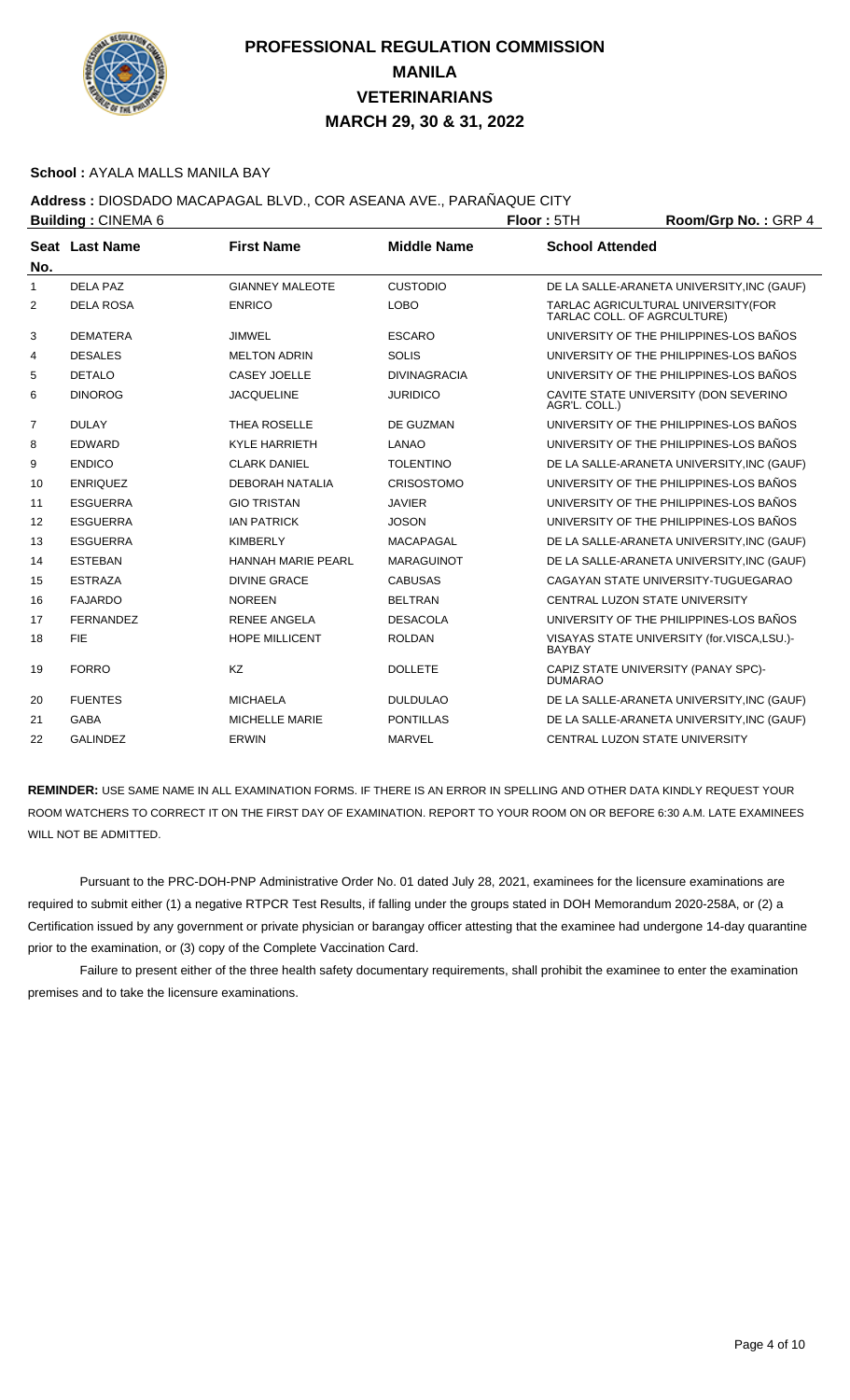

#### **School :** AYALA MALLS MANILA BAY

### **Address :** DIOSDADO MACAPAGAL BLVD., COR ASEANA AVE., PARAÑAQUE CITY

| <b>Building: CINEMA 6</b> |                       |                         |                      | Floor: 5TH             | Room/Grp No.: GRP 5                                               |
|---------------------------|-----------------------|-------------------------|----------------------|------------------------|-------------------------------------------------------------------|
| No.                       | <b>Seat Last Name</b> | <b>First Name</b>       | <b>Middle Name</b>   | <b>School Attended</b> |                                                                   |
| 1                         | <b>GALLAZA</b>        | <b>MARIONE</b>          | <b>AGLIAM</b>        |                        | TARLAC AGRICULTURAL UNIVERSITY(FOR<br>TARLAC COLL. OF AGRCULTURE) |
| 2                         | <b>GARCIA</b>         | <b>CANDICE MARIE</b>    | <b>NAVARRO</b>       |                        | UNIVERSITY OF THE PHILIPPINES-LOS BAÑOS                           |
| 3                         | <b>GARCIA</b>         | <b>IAN</b>              | <b>LEYSA</b>         |                        | DE LA SALLE-ARANETA UNIVERSITY, INC (GAUF)                        |
| 4                         | <b>GARCIANO</b>       | <b>BEETHOVEN JR</b>     | <b>VILLAJUAN</b>     | (for.CSSAC)-PILI       | CENTRAL BICOL STATE UNIV. OF AGRICULTURE-                         |
| 5                         | GAS                   | <b>JOHN KIER</b>        | <b>MACASLING</b>     |                        | TARLAC AGRICULTURAL UNIVERSITY(FOR<br>TARLAC COLL. OF AGRCULTURE) |
| 6                         | <b>GASCON</b>         | <b>ORCHE</b>            | <b>FLORES</b>        |                        | TARLAC AGRICULTURAL UNIVERSITY(FOR<br>TARLAC COLL. OF AGRCULTURE) |
| $\overline{7}$            | <b>GAWAN</b>          | <b>MARIA ISABEL</b>     | MALLILLIN            | <b>BAYBAY</b>          | VISAYAS STATE UNIVERSITY (for.VISCA,LSU.)-                        |
| 8                         | <b>GELERA</b>         | <b>JUNAH MAY</b>        | <b>ROBLES</b>        |                        | AKLAN STATE UNIVERSITY (AKLAN S.C.A.)-BANGA                       |
| 9                         | <b>GEPTE</b>          | <b>ANGELINE</b>         | <b>LEONA</b>         | CATARMAN               | UNIVERSITY OF EASTERN PHILIPPINES-                                |
| 10                        | <b>GIJAPON</b>        | <b>RALPH JANN</b>       | <b>URBIZTONDO</b>    |                        | DE LA SALLE-ARANETA UNIVERSITY, INC (GAUF)                        |
| 11                        | <b>GONZALES</b>       | <b>JASMINE MARIANNE</b> | PACA-ANAS            |                        | DE LA SALLE-ARANETA UNIVERSITY, INC (GAUF)                        |
| 12                        | <b>GUEVARRA</b>       | <b>RAYMOND VINCENT</b>  | <b>GUICO</b>         |                        | UNIVERSITY OF THE PHILIPPINES-LOS BANOS                           |
| 13                        | <b>GUIMPAYAN</b>      | APOL JOAN               | <b>RAMIREZ</b>       |                        | CENTRAL LUZON STATE UNIVERSITY                                    |
| 14                        | <b>GUZMAN</b>         | <b>IRA ALLYSSA</b>      | <b>MANALOTO</b>      | UNIVERSITY(P.A.C)      | PAMPANGA STATE AGRICULTURAL                                       |
| 15                        | <b>HALLARE</b>        | NIKIDELLE RENEE         | <b>VENICO</b>        |                        | DE LA SALLE-ARANETA UNIVERSITY, INC (GAUF)                        |
| 16                        | <b>HERNANDEZ</b>      | ANGELICA                | YANGA                |                        | DE LA SALLE-ARANETA UNIVERSITY, INC (GAUF)                        |
| 17                        | <b>ISIGUEN</b>        | <b>HERMANITA MALOU</b>  | CASIO                |                        | TARLAC AGRICULTURAL UNIVERSITY(FOR<br>TARLAC COLL. OF AGRCULTURE) |
| 18                        | <b>JALOTJOT</b>       | <b>SARAH MAY</b>        | <b>GUBANGCO</b>      |                        | UNIVERSITY OF THE PHILIPPINES-LOS BAÑOS                           |
| 19                        | <b>JOSE</b>           | <b>CURT JUSTIN</b>      | <b>CAPANGYARIHAN</b> |                        | DE LA SALLE-ARANETA UNIVERSITY, INC (GAUF)                        |
| 20                        | <b>JURADO</b>         | <b>MELINDA PAZ</b>      | <b>SACRAMENTO</b>    |                        | DE LA SALLE-ARANETA UNIVERSITY, INC (GAUF)                        |
| 21                        | <b>LAJARA</b>         | <b>EOIN</b>             | QUIATCHON            |                        | UNIVERSITY OF THE PHILIPPINES-LOS BAÑOS                           |
| 22                        | LATOZA                | <b>FRANCISS JOHN</b>    | <b>SORIANO</b>       |                        | TARLAC AGRICULTURAL UNIVERSITY(FOR<br>TARLAC COLL. OF AGRCULTURE) |

**REMINDER:** USE SAME NAME IN ALL EXAMINATION FORMS. IF THERE IS AN ERROR IN SPELLING AND OTHER DATA KINDLY REQUEST YOUR ROOM WATCHERS TO CORRECT IT ON THE FIRST DAY OF EXAMINATION. REPORT TO YOUR ROOM ON OR BEFORE 6:30 A.M. LATE EXAMINEES WILL NOT BE ADMITTED.

 Pursuant to the PRC-DOH-PNP Administrative Order No. 01 dated July 28, 2021, examinees for the licensure examinations are required to submit either (1) a negative RTPCR Test Results, if falling under the groups stated in DOH Memorandum 2020-258A, or (2) a Certification issued by any government or private physician or barangay officer attesting that the examinee had undergone 14-day quarantine prior to the examination, or (3) copy of the Complete Vaccination Card.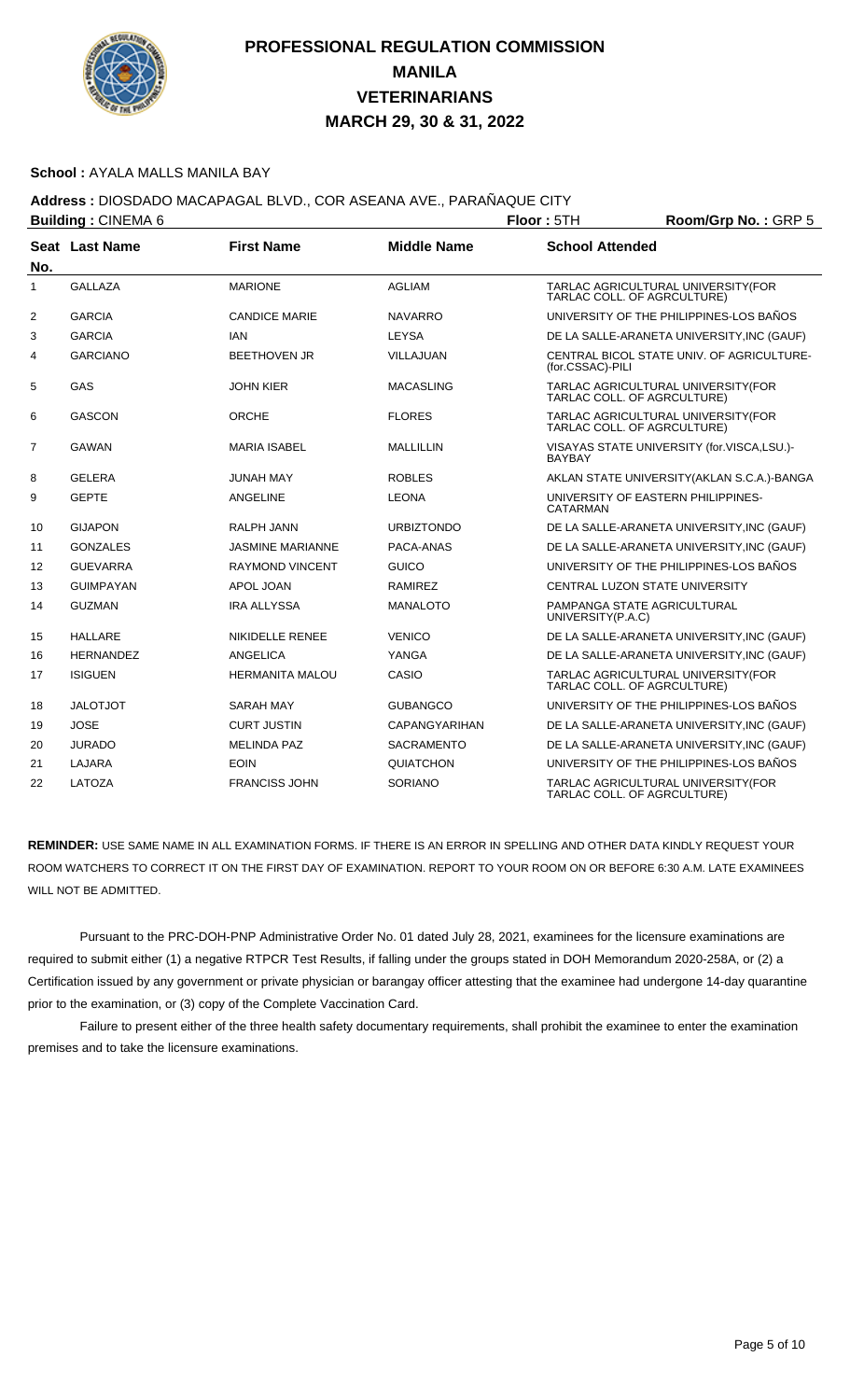

#### **School :** AYALA MALLS MANILA BAY

### **Address :** DIOSDADO MACAPAGAL BLVD., COR ASEANA AVE., PARAÑAQUE CITY

|                | <b>Building: CINEMA 7</b> |                         | Floor: 5TH         | Room/Grp No.: GRP 1    |                                                                             |
|----------------|---------------------------|-------------------------|--------------------|------------------------|-----------------------------------------------------------------------------|
| No.            | Seat Last Name            | <b>First Name</b>       | <b>Middle Name</b> | <b>School Attended</b> |                                                                             |
| $\mathbf{1}$   | <b>LAURENTE</b>           | <b>ERALD RENZ</b>       | <b>HOMBRE</b>      |                        | DE LA SALLE-ARANETA UNIVERSITY, INC (GAUF)                                  |
| 2              | LAVA                      | <b>RONALDO</b>          | <b>PARAISO</b>     |                        | DR. YANGA'S COLLEGES, INC. (for. DR. YANGA'S<br>FRANCISCO BALAGTAS COLLEGE) |
| 3              | LEWIS                     | <b>NAOMI KATHERINE</b>  | <b>DEL ROSARIO</b> |                        | CENTRAL LUZON STATE UNIVERSITY                                              |
| 4              | LIM                       | ANGELICA JOY            | <b>SATIRA</b>      |                        | UNIVERSITY OF THE PHILIPPINES-LOS BAÑOS                                     |
| 5              | LIM                       | <b>MICHAEL ADRIANNE</b> | SY                 |                        | TARLAC AGRICULTURAL UNIVERSITY(FOR<br>TARLAC COLL. OF AGRCULTURE)           |
| 6              | LLUZ                      | <b>ARCHIE JAMES</b>     | <b>CARABALLA</b>   |                        | UNIVERSITY OF THE PHILIPPINES-LOS BAÑOS                                     |
| $\overline{7}$ | <b>LOBOS</b>              | <b>REYNA ESTHER</b>     | <b>GOMBA</b>       | <b>CATARMAN</b>        | UNIVERSITY OF EASTERN PHILIPPINES-                                          |
| 8              | <b>LOPEZ</b>              | <b>AIRENE</b>           | <b>PASCUA</b>      |                        | TARLAC AGRICULTURAL UNIVERSITY(FOR<br>TARLAC COLL. OF AGRCULTURE)           |
| 9              | <b>LOPEZ</b>              | <b>ALBERT AEHLER</b>    | <b>FAUSTINO</b>    |                        | DE LA SALLE-ARANETA UNIVERSITY, INC (GAUF)                                  |
| 10             | <b>LOPEZ</b>              | RUSSEL LOIS             | <b>GARCIA</b>      |                        | DE LA SALLE-ARANETA UNIVERSITY, INC (GAUF)                                  |
| 11             | <b>LOPEZ</b>              | ZANDRELLE               | <b>PACIFICO</b>    |                        | UNIVERSITY OF THE PHILIPPINES-LOS BAÑOS                                     |
| 12             | LUALHATI                  | VITTORIA ALYANA         | <b>VILLENA</b>     |                        | DE LA SALLE-ARANETA UNIVERSITY, INC (GAUF)                                  |
| 13             | <b>LUNA</b>               | <b>JOEL</b>             | <b>VELASCO</b>     |                        | DE LA SALLE-ARANETA UNIVERSITY, INC (GAUF)                                  |
| 14             | <b>LUSTADO</b>            | <b>JOHN MARION</b>      | <b>SAYAT</b>       |                        | UNIVERSITY OF THE PHILIPPINES-LOS BAÑOS                                     |
| 15             | <b>MABALING</b>           | <b>ALDRIN</b>           | <b>CELEBRIA</b>    | <b>DUMARAO</b>         | CAPIZ STATE UNIVERSITY (PANAY SPC)-                                         |
| 16             | <b>MACAPAGAL</b>          | <b>KATRINA MIJ</b>      | <b>COMES</b>       | UNIVERSITY(P.A.C)      | PAMPANGA STATE AGRICULTURAL                                                 |
| 17             | <b>MAGANA</b>             | <b>JASON</b>            | AVELLANO           |                        | DE LA SALLE-ARANETA UNIVERSITY, INC (GAUF)                                  |
| 18             | <b>MALLARE</b>            | <b>JHARA</b>            | <b>ATENDIDO</b>    |                        | DE LA SALLE-ARANETA UNIVERSITY, INC (GAUF)                                  |
| 19             | <b>MAMARIL</b>            | <b>JOLLY ANGELO</b>     | <b>FERNANDEZ</b>   |                        | TARLAC AGRICULTURAL UNIVERSITY(FOR<br>TARLAC COLL. OF AGRCULTURE)           |
| 20             | <b>MANGSAL</b>            | <b>ROSSA BRYNAE</b>     | <b>SABLOT</b>      |                        | DE LA SALLE-ARANETA UNIVERSITY, INC (GAUF)                                  |
| 21             | <b>MARABE</b>             | <b>SWEET ANN</b>        | <b>CUARES</b>      |                        | UNIVERSITY OF THE PHILIPPINES-LOS BAÑOS                                     |
| 22             | <b>MARASIGAN</b>          | <b>GUILLERMO JR</b>     | CARANDANG          |                        | DE LA SALLE-ARANETA UNIVERSITY, INC (GAUF)                                  |

**REMINDER:** USE SAME NAME IN ALL EXAMINATION FORMS. IF THERE IS AN ERROR IN SPELLING AND OTHER DATA KINDLY REQUEST YOUR ROOM WATCHERS TO CORRECT IT ON THE FIRST DAY OF EXAMINATION. REPORT TO YOUR ROOM ON OR BEFORE 6:30 A.M. LATE EXAMINEES WILL NOT BE ADMITTED.

 Pursuant to the PRC-DOH-PNP Administrative Order No. 01 dated July 28, 2021, examinees for the licensure examinations are required to submit either (1) a negative RTPCR Test Results, if falling under the groups stated in DOH Memorandum 2020-258A, or (2) a Certification issued by any government or private physician or barangay officer attesting that the examinee had undergone 14-day quarantine prior to the examination, or (3) copy of the Complete Vaccination Card.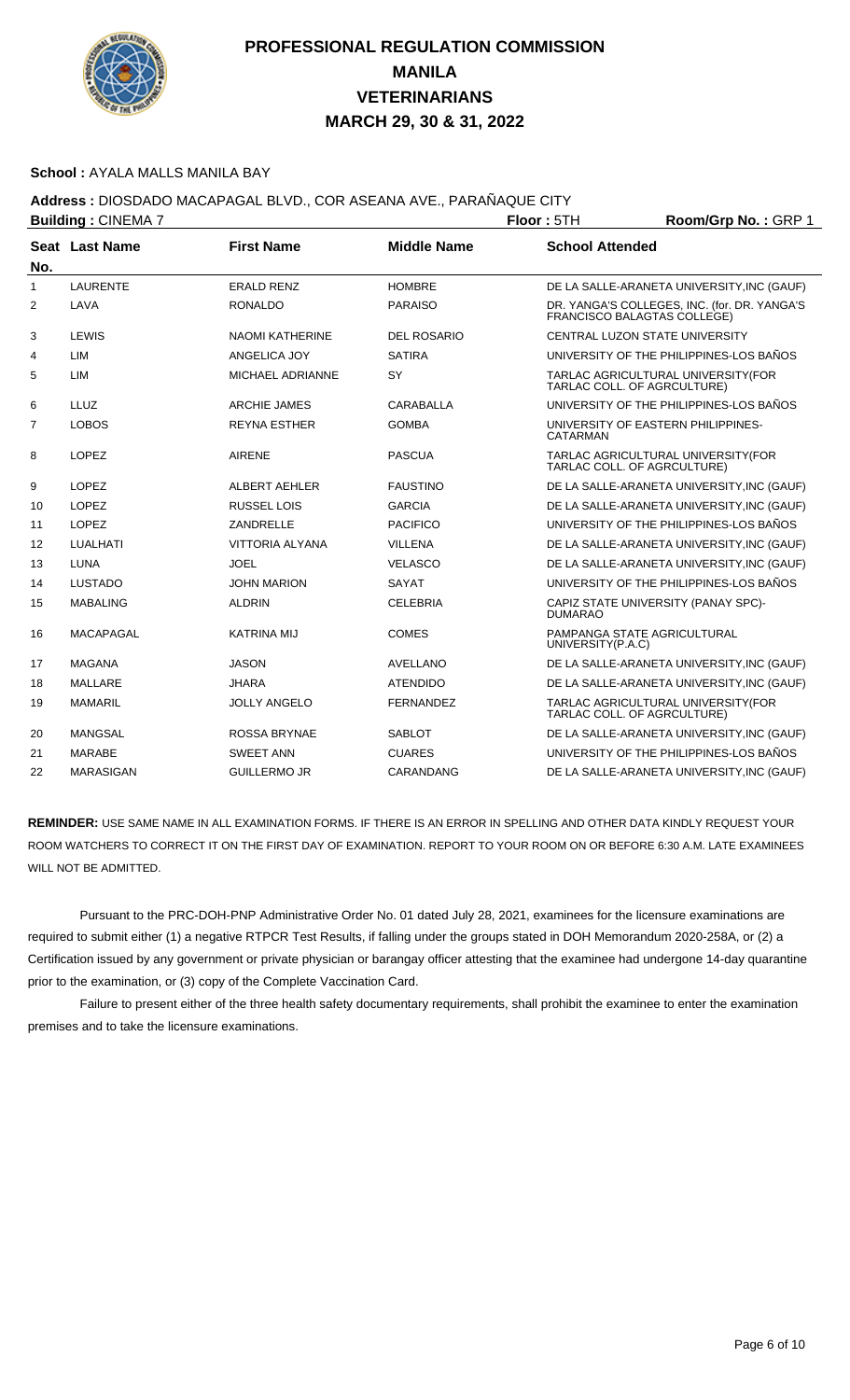

#### **School :** AYALA MALLS MANILA BAY

### **Address :** DIOSDADO MACAPAGAL BLVD., COR ASEANA AVE., PARAÑAQUE CITY

|                | <b>Building: CINEMA 7</b> |                             |                    | Floor: 5TH<br>Room/Grp No.: GRP 2                                 |  |
|----------------|---------------------------|-----------------------------|--------------------|-------------------------------------------------------------------|--|
| No.            | Seat Last Name            | <b>First Name</b>           | <b>Middle Name</b> | <b>School Attended</b>                                            |  |
| $\mathbf{1}$   | <b>MARASIGAN</b>          | PATRICIA ANNE               | <b>JINGCO</b>      | DE LA SALLE-ARANETA UNIVERSITY, INC (GAUF)                        |  |
| $\overline{2}$ | <b>MARAVILLA</b>          | <b>DAVID RUSSEL</b>         | <b>BAUTISTA</b>    | DE LA SALLE-ARANETA UNIVERSITY, INC (GAUF)                        |  |
| 3              | <b>MARCOJOS</b>           | <b>MARK JESSON</b>          | <b>LAO</b>         | SOUTHWESTERN UNIVERSITY                                           |  |
| 4              | <b>MARQUEZ</b>            | <b>RAINIER</b>              | <b>MACASAET</b>    | DE LA SALLE-ARANETA UNIVERSITY, INC (GAUF)                        |  |
| 5              | <b>MARTIN</b>             | <b>STRAWBERRY</b>           | <b>BOLIVER</b>     | DE LA SALLE-ARANETA UNIVERSITY, INC (GAUF)                        |  |
| 6              | <b>MASICLAT</b>           | <b>CHARLENE</b>             | <b>SAMSON</b>      | PAMPANGA STATE AGRICULTURAL<br>UNIVERSITY(P.A.C)                  |  |
| 7              | <b>MATIAS</b>             | <b>DANICA</b>               | <b>DEMATERA</b>    | CENTRAL LUZON STATE UNIVERSITY                                    |  |
| 8              | <b>MAULION</b>            | <b>GABRIEL</b>              | <b>EVANGELISTA</b> | UNIVERSITY OF THE PHILIPPINES-LOS BAÑOS                           |  |
| 9              | <b>MAUN</b>               | <b>MARC LORENZ IMMANUEL</b> | <b>DELMINDO</b>    | DE LA SALLE-ARANETA UNIVERSITY, INC (GAUF)                        |  |
| 10             | <b>MEDINA</b>             | <b>AIMEELYN</b>             | <b>ORONCE</b>      | CENTRAL LUZON STATE UNIVERSITY                                    |  |
| 11             | <b>MEDRANO</b>            | <b>LORGEN</b>               | <b>CUADRA</b>      | CAVITE STATE UNIVERSITY (DON SEVERINO<br>AGR'L. COLL.)            |  |
| 12             | <b>MILAD</b>              | <b>KATYA</b>                | <b>BANNAGAO</b>    | UNIVERSITY OF THE PHILIPPINES-LOS BAÑOS                           |  |
| 13             | <b>MIRALLOSA</b>          | <b>MICHELLE ANN</b>         | <b>ORCAJADA</b>    | DE LA SALLE-ARANETA UNIVERSITY, INC (GAUF)                        |  |
| 14             | <b>MIRASOL</b>            | <b>DELMA</b>                | <b>GAMALO</b>      | VISAYAS STATE UNIVERSITY (for.VISCA,LSU.)-<br><b>BAYBAY</b>       |  |
| 15             | <b>MOJICA</b>             | <b>PAUL PATRICK</b>         | <b>LUBRICA</b>     | DE LA SALLE-ARANETA UNIVERSITY, INC (GAUF)                        |  |
| 16             | <b>MONGAYA</b>            | <b>MIAH SHEKINAH</b>        | LAUGUICO           | UNIVERSITY OF THE PHILIPPINES-LOS BAÑOS                           |  |
| 17             | <b>MONTEMAYOR</b>         | <b>MARINELLA</b>            |                    | PAMPANGA STATE AGRICULTURAL<br>UNIVERSITY(P.A.C)                  |  |
| 18             | <b>MOONG</b>              | <b>ALBERT JAMES</b>         | <b>NOBIS</b>       | DE LA SALLE-ARANETA UNIVERSITY, INC (GAUF)                        |  |
| 19             | <b>MORA</b>               | <b>GERLIE</b>               | <b>SAGONOY</b>     | UNIVERSITY OF EASTERN PHILIPPINES-<br>CATARMAN                    |  |
| 20             | <b>MORALES</b>            | <b>ROGELL EUNICE</b>        | <b>PADOLINA</b>    | DE LA SALLE-ARANETA UNIVERSITY, INC (GAUF)                        |  |
| 21             | <b>NANQUIL</b>            | <b>PATRICK JOSEPH</b>       | <b>ALMERINO</b>    | DE LA SALLE-ARANETA UNIVERSITY, INC (GAUF)                        |  |
| 22             | <b>NATIVIDAD</b>          | <b>IAN CARLO</b>            | <b>DEMITION</b>    | DE LA SALLE-ARANETA UNIVERSITY, INC (GAUF)                        |  |
| 23             | ΝG                        | <b>ALYSON WILLIS</b>        | <b>LURO</b>        | DE LA SALLE-ARANETA UNIVERSITY, INC (GAUF)                        |  |
| 24             | <b>NORTE</b>              | <b>MA RENIELYN</b>          | <b>ESCOSIA</b>     | CENTRAL LUZON STATE UNIVERSITY                                    |  |
| 25             | <b>OABEL</b>              | <b>ARIANNA CELLINE</b>      | <b>ANTAZO</b>      | DE LA SALLE-ARANETA UNIVERSITY, INC (GAUF)                        |  |
| 26             | <b>OCAMPO</b>             | <b>ELLAIHNIE NICOLE</b>     | <b>GERMONO</b>     | VIRGEN MILAGROSA UNIVERSITY FOUNDATION                            |  |
| 27             | <b>OCAMPO</b>             | PHILIP                      | <b>PICULADOS</b>   | UNIVERSITY OF THE PHILIPPINES-LOS BAÑOS                           |  |
| 28             | <b>OLAIRA</b>             | <b>NORLYN</b>               | <b>GATILAO</b>     | TARLAC AGRICULTURAL UNIVERSITY(FOR<br>TARLAC COLL. OF AGRCULTURE) |  |
| 29             | <b>OLEGARIO</b>           | <b>MERCIL</b>               | <b>ZABALA</b>      | UNIVERSITY OF EASTERN PHILIPPINES-<br>CATARMAN                    |  |
| 30             | <b>OLESCO</b>             | <b>NOELLE PRINCESS</b>      | LOPEZ              | DE LA SALLE-ARANETA UNIVERSITY, INC (GAUF)                        |  |

**REMINDER:** USE SAME NAME IN ALL EXAMINATION FORMS. IF THERE IS AN ERROR IN SPELLING AND OTHER DATA KINDLY REQUEST YOUR ROOM WATCHERS TO CORRECT IT ON THE FIRST DAY OF EXAMINATION. REPORT TO YOUR ROOM ON OR BEFORE 6:30 A.M. LATE EXAMINEES WILL NOT BE ADMITTED.

 Pursuant to the PRC-DOH-PNP Administrative Order No. 01 dated July 28, 2021, examinees for the licensure examinations are required to submit either (1) a negative RTPCR Test Results, if falling under the groups stated in DOH Memorandum 2020-258A, or (2) a Certification issued by any government or private physician or barangay officer attesting that the examinee had undergone 14-day quarantine prior to the examination, or (3) copy of the Complete Vaccination Card.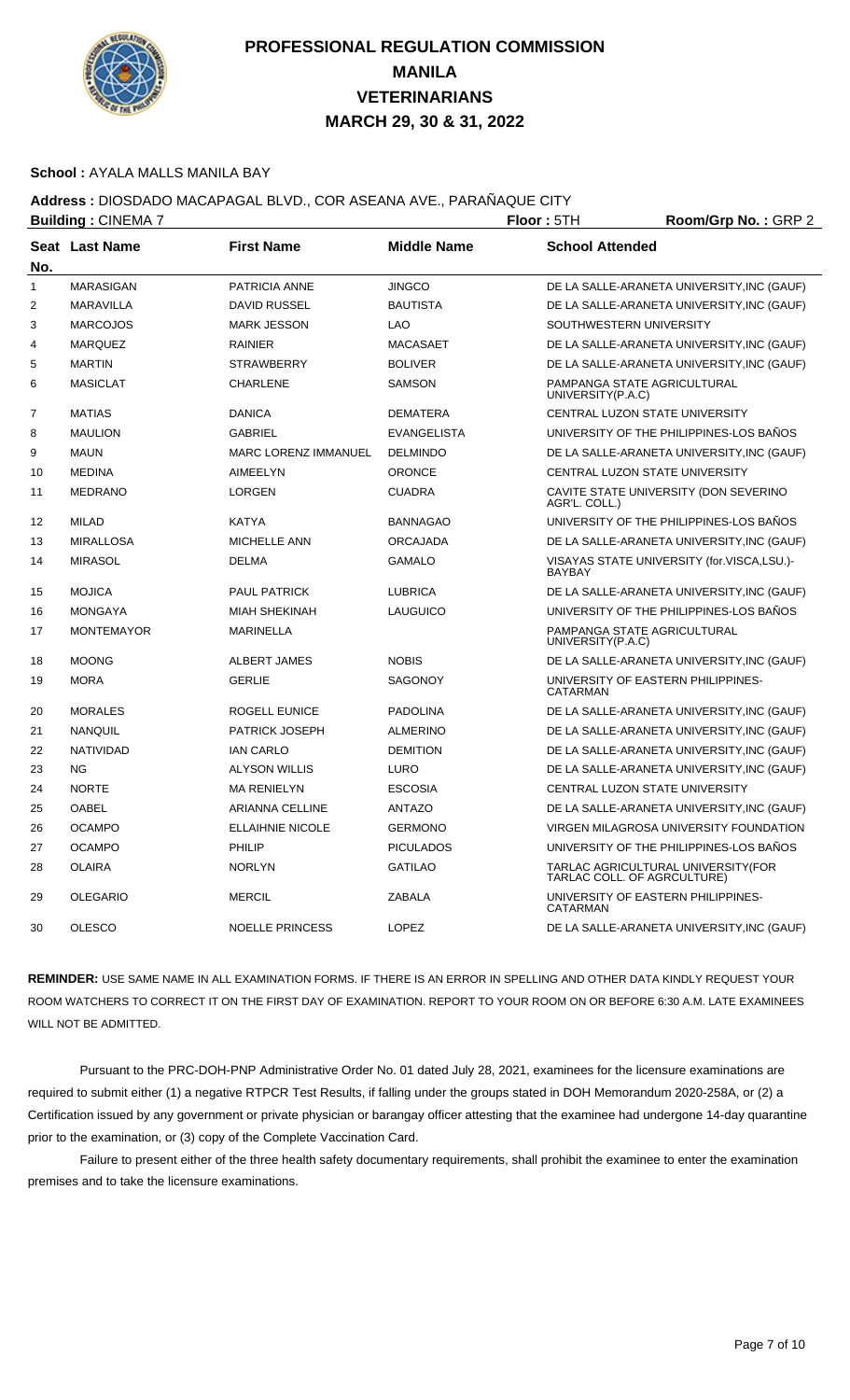

#### **School :** AYALA MALLS MANILA BAY

### **Address :** DIOSDADO MACAPAGAL BLVD., COR ASEANA AVE., PARAÑAQUE CITY

| <b>Building: CINEMA 7</b> |                       |                            | Floor: 5TH         | Room/Grp No.: GRP 3    |                                                                             |
|---------------------------|-----------------------|----------------------------|--------------------|------------------------|-----------------------------------------------------------------------------|
| No.                       | <b>Seat Last Name</b> | <b>First Name</b>          | <b>Middle Name</b> | <b>School Attended</b> |                                                                             |
| $\mathbf{1}$              | <b>OLIVERAS</b>       | <b>KRISTINE</b>            | <b>ALCANTARA</b>   |                        | <b>ISABELA STATE UNIVERSITY-ECHAGUE</b>                                     |
| $\overline{2}$            | <b>OLIVERIO</b>       | <b>MARY JOY</b>            | <b>EDER</b>        | <b>CATARMAN</b>        | UNIVERSITY OF EASTERN PHILIPPINES-                                          |
| 3                         | <b>OPEDA</b>          | <b>DIANNE MARGARETT</b>    | <b>REYES</b>       | (for.CSSAC)-PILI       | CENTRAL BICOL STATE UNIV. OF AGRICULTURE-                                   |
| 4                         | <b>ORDAS</b>          | <b>BEVERLY BABES</b>       | <b>CUREG</b>       |                        | AKLAN STATE UNIVERSITY (AKLAN S.C.A.)-BANGA                                 |
| 5                         | ORDOÑEZ               | <b>NAOMI NICHOLLE</b>      | <b>IGNO</b>        |                        | UNIVERSITY OF THE PHILIPPINES-LOS BANOS                                     |
| 6                         | ORLANDA               | RYX-ZYR                    | <b>AUSTE</b>       |                        | DE LA SALLE-ARANETA UNIVERSITY, INC (GAUF)                                  |
| 7                         | PAGKALIWAGAN          | <b>ALINE KAREN</b>         | <b>TICZON</b>      |                        | UNIVERSITY OF THE PHILIPPINES-LOS BAÑOS                                     |
| 8                         | PANGANDOYON           | <b>CRISTINA</b>            | <b>DIAZ</b>        | CATARMAN               | UNIVERSITY OF EASTERN PHILIPPINES-                                          |
| 9                         | <b>PAREDES</b>        | AMANDA KHRISTINA           | <b>TIAM</b>        |                        | CENTRAL LUZON STATE UNIVERSITY                                              |
| 10                        | PARMAN                | <b>HANNAH FAY</b>          | <b>SALIGUMBA</b>   |                        | AKLAN STATE UNIVERSITY (AKLAN S.C.A.)-BANGA                                 |
| 11                        | PARUGRUG              | <b>GOSHA</b>               | <b>GERARDO</b>     |                        | UNIVERSITY OF THE PHILIPPINES-LOS BANOS                                     |
| 12                        | <b>PASCUAL</b>        | JOE-CAI                    | <b>BATACLAO</b>    |                        | UNIVERSITY OF THE PHILIPPINES-LOS BAÑOS                                     |
| 13                        | <b>PASCUAL</b>        | <b>MARY ANNE DOMINIQUE</b> | VILLALON           |                        | CENTRAL LUZON STATE UNIVERSITY                                              |
| 14                        | <b>PATRON</b>         | <b>JUVY</b>                | <b>REYES</b>       |                        | AKLAN STATE UNIVERSITY (AKLAN S.C.A.)-BANGA                                 |
| 15                        | <b>PAVINO</b>         | <b>AYAH YSABEL</b>         | DE LEON            |                        | DE LA SALLE-ARANETA UNIVERSITY, INC (GAUF)                                  |
| 16                        | <b>PEPITO</b>         | SHERYLYN I                 | <b>ROSALES</b>     |                        | DE LA SALLE-ARANETA UNIVERSITY, INC (GAUF)                                  |
| 17                        | <b>PERIA</b>          | <b>EUNICE</b>              | <b>MAURE</b>       |                        | CENTRAL LUZON STATE UNIVERSITY                                              |
| 18                        | <b>PINEDA</b>         | <b>STEPHEN CYRIL</b>       | <b>MANUEL</b>      |                        | UNIVERSITY OF THE PHILIPPINES-LOS BANOS                                     |
| 19                        | POLANCOS              | <b>HEINRICH ARVIN</b>      | <b>BASCO</b>       |                        | BENGUET STATE UNIVERSITY-LA TRINIDAD                                        |
| 20                        | <b>POLICARPIO</b>     | <b>SHARON</b>              | <b>FAJARDO</b>     |                        | DR. YANGA'S COLLEGES, INC. (for. DR. YANGA'S<br>FRANCISCO BALAGTAS COLLEGE) |
| 21                        | <b>PORTACIO</b>       | SARAH JANE                 | <b>BARACENA</b>    | (for.CSSAC)-PILI       | CENTRAL BICOL STATE UNIV. OF AGRICULTURE-                                   |
| 22                        | <b>PUNO</b>           | <b>MAY REGINE</b>          | <b>AMBANTA</b>     |                        | CENTRAL LUZON STATE UNIVERSITY                                              |
| 23                        | <b>PUNSALAN</b>       | <b>DARIUS</b>              | <b>TIGLAO</b>      | UNIVERSITY(P.A.C)      | PAMPANGA STATE AGRICULTURAL                                                 |
| 24                        | QUIANIO               | <b>MARIZEL</b>             | WA-AYAN            |                        | BENGUET STATE UNIVERSITY-LA TRINIDAD                                        |
| 25                        | RADA                  | <b>KIM</b>                 | ANGULO             |                        | UNIVERSITY OF THE PHILIPPINES-LOS BAÑOS                                     |
| 26                        | <b>RAMIREZ</b>        | <b>JOHN MARK</b>           | <b>PAGUIRIGAN</b>  |                        | ISABELA STATE UNIVERSITY-ECHAGUE                                            |
| 27                        | REGALADO              | <b>EURADAIME</b>           | CABUNGCAL          |                        | AKLAN STATE UNIVERSITY (AKLAN S.C.A.)-BANGA                                 |
| 28                        | <b>REGALADO</b>       | <b>XYRA JOY</b>            | <b>EGIPTO</b>      |                        | CENTRAL LUZON STATE UNIVERSITY                                              |
| 29                        | <b>RELOZA</b>         | <b>JOSELITO</b>            | <b>NAPUTO</b>      | <b>BAYBAY</b>          | VISAYAS STATE UNIVERSITY (for.VISCA,LSU.)-                                  |
| 30                        | <b>REYES</b>          | <b>ALLYSA CLAIR</b>        | <b>VILLAFANE</b>   |                        | UNIVERSITY OF THE PHILIPPINES-LOS BAÑOS                                     |

**REMINDER:** USE SAME NAME IN ALL EXAMINATION FORMS. IF THERE IS AN ERROR IN SPELLING AND OTHER DATA KINDLY REQUEST YOUR ROOM WATCHERS TO CORRECT IT ON THE FIRST DAY OF EXAMINATION. REPORT TO YOUR ROOM ON OR BEFORE 6:30 A.M. LATE EXAMINEES WILL NOT BE ADMITTED.

 Pursuant to the PRC-DOH-PNP Administrative Order No. 01 dated July 28, 2021, examinees for the licensure examinations are required to submit either (1) a negative RTPCR Test Results, if falling under the groups stated in DOH Memorandum 2020-258A, or (2) a Certification issued by any government or private physician or barangay officer attesting that the examinee had undergone 14-day quarantine prior to the examination, or (3) copy of the Complete Vaccination Card.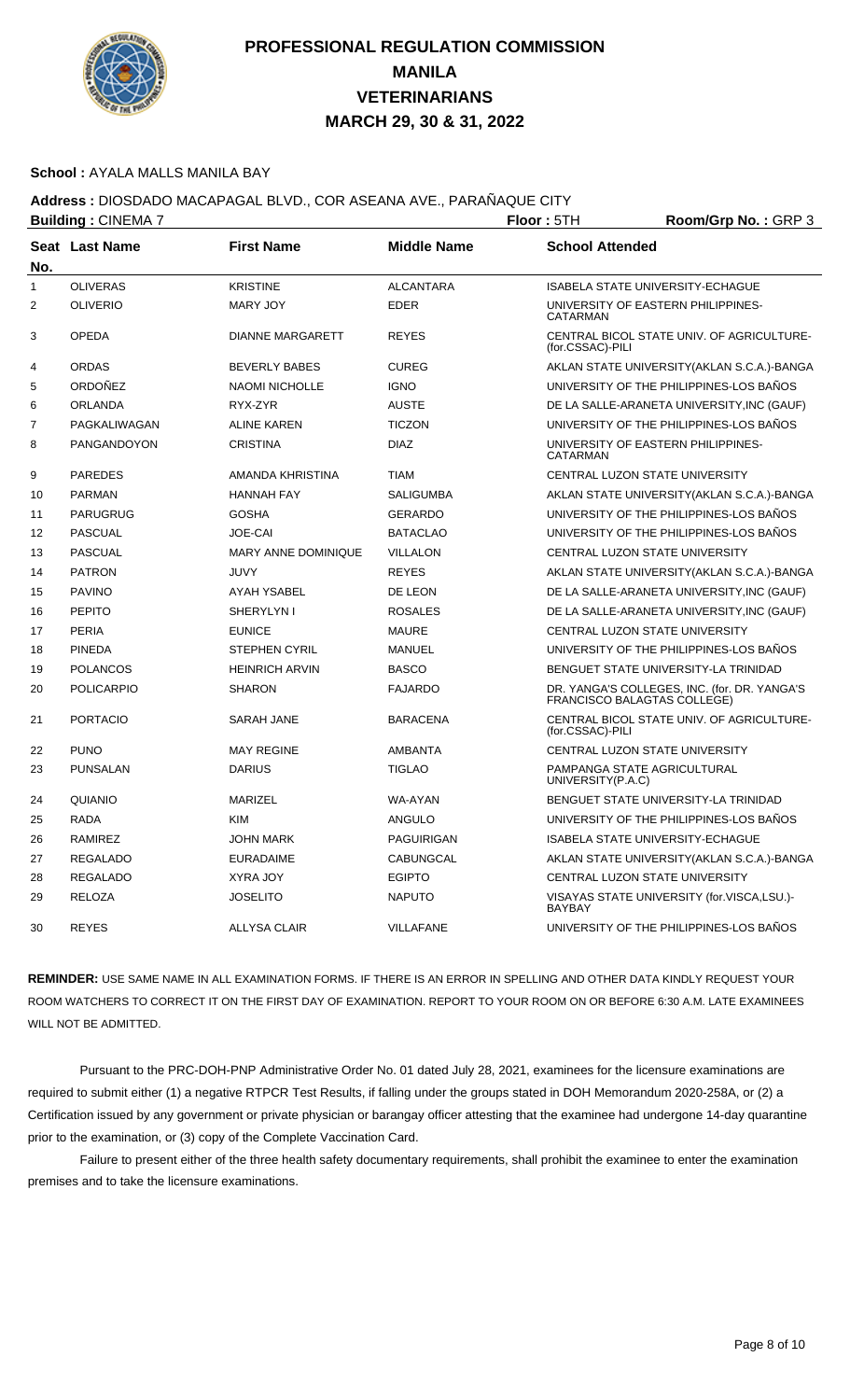

#### **School :** AYALA MALLS MANILA BAY

### **Address :** DIOSDADO MACAPAGAL BLVD., COR ASEANA AVE., PARAÑAQUE CITY

| <b>Building: CINEMA 7</b> |                       |                        | Floor: 5TH<br>Room/Grp No.: GRP 4 |                                                                             |
|---------------------------|-----------------------|------------------------|-----------------------------------|-----------------------------------------------------------------------------|
| No.                       | <b>Seat Last Name</b> | <b>First Name</b>      | <b>Middle Name</b>                | <b>School Attended</b>                                                      |
| $\mathbf{1}$              | <b>REYES</b>          | <b>ARJAY</b>           | <b>BERNARDO</b>                   | CENTRAL LUZON STATE UNIVERSITY                                              |
| $\overline{2}$            | <b>REYES</b>          | <b>MA EMILIA</b>       | <b>DELA CRUZ</b>                  | DE LA SALLE-ARANETA UNIVERSITY, INC (GAUF)                                  |
| 3                         | <b>RIVERA</b>         | <b>AIRON PAUL</b>      | <b>GILMAN</b>                     | DE LA SALLE-ARANETA UNIVERSITY, INC (GAUF)                                  |
| $\overline{4}$            | <b>ROBLES</b>         | <b>JUNAH MAY</b>       | <b>ENDRINA</b>                    | AKLAN STATE UNIVERSITY (AKLAN S.C.A.)-BANGA                                 |
| 5                         | <b>ROCA</b>           | <b>ZACH GIORREL</b>    | <b>TERMULO</b>                    | DE LA SALLE-ARANETA UNIVERSITY, INC (GAUF)                                  |
| 6                         | <b>ROSALES</b>        | <b>CHRISTINE JOIE</b>  | <b>GARGANTA</b>                   | DE LA SALLE-ARANETA UNIVERSITY, INC (GAUF)                                  |
| 7                         | <b>ROXAS</b>          | <b>ROBEC</b>           | <b>MARTIN</b>                     | DE LA SALLE-ARANETA UNIVERSITY, INC (GAUF)                                  |
| 8                         | <b>RUBIO</b>          | <b>JOHN MICHAEL</b>    | <b>ODUYA</b>                      | DE LA SALLE-ARANETA UNIVERSITY, INC (GAUF)                                  |
| 9                         | <b>SADIO</b>          | <b>JOHN RUSSELL</b>    | <b>FIGUEROA</b>                   | TARLAC AGRICULTURAL UNIVERSITY(FOR<br>TARLAC COLL. OF AGRCULTURE)           |
| 10                        | SALAZAR               | <b>LIANNE KATHLEEN</b> | <b>PRIETO</b>                     | CENTRAL LUZON STATE UNIVERSITY                                              |
| 11                        | <b>SALAZAR</b>        | <b>RYAN CARLO</b>      | <b>BEJEC</b>                      | PAMPANGA STATE AGRICULTURAL<br>UNIVERSITY(P.A.C)                            |
| 12                        | <b>SALDAJENO</b>      | <b>RHEL</b>            | <b>PADRILLAN</b>                  | DE LA SALLE-ARANETA UNIVERSITY, INC (GAUF)                                  |
| 13                        | <b>SALES</b>          | <b>SHIRLEY FAYE</b>    | DE GUZMAN                         | UNIVERSITY OF THE PHILIPPINES-LOS BAÑOS                                     |
| 14                        | <b>SAMONTE</b>        | <b>CHRISTINE</b>       | <b>NUEVO</b>                      | UNIVERSITY OF THE PHILIPPINES-LOS BAÑOS                                     |
| 15                        | <b>SAMPAN</b>         | <b>ALEXANDER</b>       | <b>FRANCISCO</b>                  | DE LA SALLE-ARANETA UNIVERSITY, INC (GAUF)                                  |
| 16                        | <b>SAN ANDRES</b>     | <b>KHRIZIA MAE</b>     | <b>VARGAS</b>                     | CENTRAL BICOL STATE UNIV. OF AGRICULTURE-<br>(for.CSSAC)-PILI               |
| 17                        | <b>SANTIAGO</b>       | <b>ZHAIRA MAE</b>      | <b>APANAY</b>                     | CENTRAL LUZON STATE UNIVERSITY                                              |
| 18                        | <b>SANTOS</b>         | <b>JULIUS CEAZAR</b>   | <b>PASCUAL</b>                    | CENTRAL LUZON STATE UNIVERSITY                                              |
| 19                        | <b>SATUMBAGA</b>      | <b>MARK ANDRES</b>     | QUILINDRINO                       | DE LA SALLE-ARANETA UNIVERSITY, INC (GAUF)                                  |
| 20                        | SAYCO                 | <b>DENNIS JR</b>       | OSOTEO                            | CENTRAL LUZON STATE UNIVERSITY                                              |
| 21                        | <b>SEE</b>            | <b>CLARIZ</b>          | <b>CHUA</b>                       | DE LA SALLE-ARANETA UNIVERSITY, INC (GAUF)                                  |
| 22                        | <b>SENGSY</b>         | <b>JOANNE MAR</b>      | <b>BABATUAN</b>                   | DE LA SALLE-ARANETA UNIVERSITY, INC (GAUF)                                  |
| 23                        | <b>SERRANO</b>        | SHEILA ROHN            | <b>GARCERA</b>                    | DE LA SALLE-ARANETA UNIVERSITY, INC (GAUF)                                  |
| 24                        | <b>SILVA</b>          | <b>CHARLOTTE</b>       | CABASAAN                          | AKLAN STATE UNIVERSITY (AKLAN S.C.A.)-BANGA                                 |
| 25                        | <b>SINGCA</b>         | PAMELA NOREEN          | <b>ABELLA</b>                     | PAMPANGA STATE AGRICULTURAL<br>UNIVERSITY(P.A.C)                            |
| 26                        | <b>SOLIMAN</b>        | <b>LIA ISABELLA</b>    | <b>TENMATAY</b>                   | UNIVERSITY OF THE PHILIPPINES-LOS BANOS                                     |
| 27                        | <b>SORIANO</b>        | <b>MAYRYLL</b>         | CABANAYAN                         | CENTRAL LUZON STATE UNIVERSITY                                              |
| 28                        | <b>SORIANO</b>        | <b>RONELL</b>          | <b>AVANCENA</b>                   | DR. YANGA'S COLLEGES, INC. (for. DR. YANGA'S<br>FRANCISCO BALAGTAS COLLEGE) |
| 29                        | STA, ANA              | <b>JANNIE PAULINE</b>  | <b>TAÑIDO</b>                     | UNIVERSITY OF THE PHILIPPINES-LOS BAÑOS                                     |
| 30                        | <b>SUMAOANG</b>       | <b>VHINZCENT</b>       | <b>CELORICO</b>                   | TARLAC AGRICULTURAL UNIVERSITY(FOR<br>TARLAC COLL. OF AGRCULTURE)           |

**REMINDER:** USE SAME NAME IN ALL EXAMINATION FORMS. IF THERE IS AN ERROR IN SPELLING AND OTHER DATA KINDLY REQUEST YOUR ROOM WATCHERS TO CORRECT IT ON THE FIRST DAY OF EXAMINATION. REPORT TO YOUR ROOM ON OR BEFORE 6:30 A.M. LATE EXAMINEES WILL NOT BE ADMITTED.

 Pursuant to the PRC-DOH-PNP Administrative Order No. 01 dated July 28, 2021, examinees for the licensure examinations are required to submit either (1) a negative RTPCR Test Results, if falling under the groups stated in DOH Memorandum 2020-258A, or (2) a Certification issued by any government or private physician or barangay officer attesting that the examinee had undergone 14-day quarantine prior to the examination, or (3) copy of the Complete Vaccination Card.